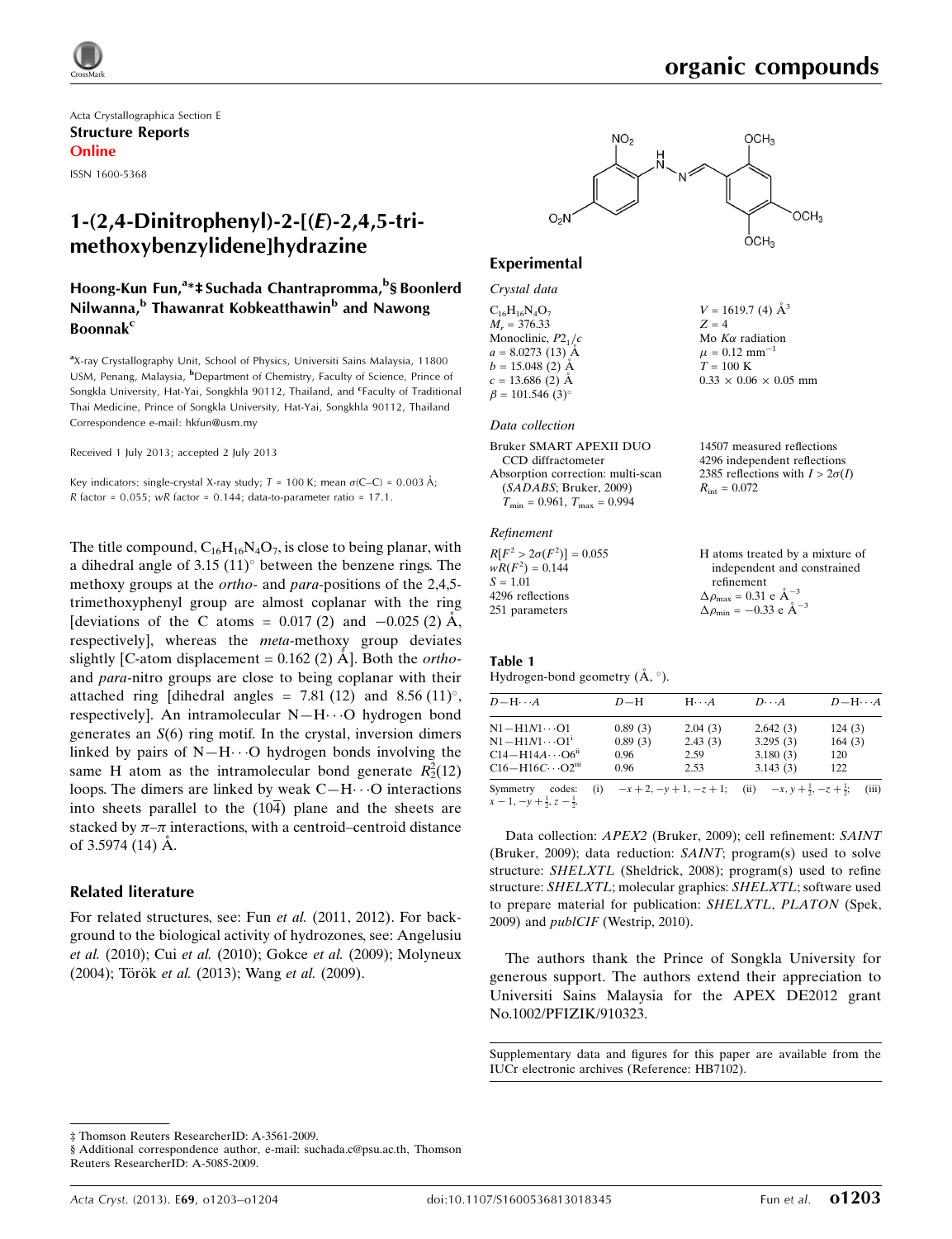### References

- [Angelusiu, M.-V., Barbuceanu, S.-F., Draghici, C. & Almajan, G.-L. \(2010\).](https://scripts.iucr.org/cgi-bin/cr.cgi?rm=pdfbb&cnor=hb7102&bbid=BB1) [Eur. J. Med. Chem](https://scripts.iucr.org/cgi-bin/cr.cgi?rm=pdfbb&cnor=hb7102&bbid=BB1). 45, 2055–2062.
- Bruker (2009). APEX2, SAINT and SADABS[. Bruker AXS Inc., Madison,](https://scripts.iucr.org/cgi-bin/cr.cgi?rm=pdfbb&cnor=hb7102&bbid=BB2) [Wisconsin, USA.](https://scripts.iucr.org/cgi-bin/cr.cgi?rm=pdfbb&cnor=hb7102&bbid=BB2)
- [Cui, Z., Li, Y., Ling, Y., Huang, J., Cui, J., Wang, R. & Yang, X. \(2010\).](https://scripts.iucr.org/cgi-bin/cr.cgi?rm=pdfbb&cnor=hb7102&bbid=BB3) Eur. J. Med. Chem. 45[, 5576–5584.](https://scripts.iucr.org/cgi-bin/cr.cgi?rm=pdfbb&cnor=hb7102&bbid=BB3)
- [Fun, H.-K., Chantrapromma, S., Nilwanna, B. & Kobkeatthawin, T. \(2012\).](https://scripts.iucr.org/cgi-bin/cr.cgi?rm=pdfbb&cnor=hb7102&bbid=BB4) Acta Cryst. E68[, o2144–o2145.](https://scripts.iucr.org/cgi-bin/cr.cgi?rm=pdfbb&cnor=hb7102&bbid=BB4)
- [Fun, H.-K., Nilwanna, B., Jansrisewangwong, P., Kobkeatthawin, T. &](https://scripts.iucr.org/cgi-bin/cr.cgi?rm=pdfbb&cnor=hb7102&bbid=BB5) [Chantrapromma, S. \(2011\).](https://scripts.iucr.org/cgi-bin/cr.cgi?rm=pdfbb&cnor=hb7102&bbid=BB5) Acta Cryst. E67, o3202–o3203.
- [Gokce, M., Utku, S. & Kupeli, E. \(2009\).](https://scripts.iucr.org/cgi-bin/cr.cgi?rm=pdfbb&cnor=hb7102&bbid=BB6) Eur. J. Med. Chem. 44, 3760–3764.
- Molyneux, P. (2004). [Songklanakarin J. Sci. Technol](https://scripts.iucr.org/cgi-bin/cr.cgi?rm=pdfbb&cnor=hb7102&bbid=BB7). 26, 211–219.
- [Sheldrick, G. M. \(2008\).](https://scripts.iucr.org/cgi-bin/cr.cgi?rm=pdfbb&cnor=hb7102&bbid=BB8) Acta Cryst. A64, 112–122.
- [Spek, A. L. \(2009\).](https://scripts.iucr.org/cgi-bin/cr.cgi?rm=pdfbb&cnor=hb7102&bbid=BB9) Acta Cryst. D65, 148–155.
- Török, B., Sood, A., Bag, S., Tulsan, R., Ghosh, S., Borkin, D., Kennedy, A. R., Melanson, M., Madden, R., Zhou, W., LeVine, H. & Török, M. (2013). [Biochemistry](https://scripts.iucr.org/cgi-bin/cr.cgi?rm=pdfbb&cnor=hb7102&bbid=BB10), 52, 1137–1148.
- [Wang, Q., Yang, Z. Y., Qi, G.-F. & Qin, D.-D. \(2009\).](https://scripts.iucr.org/cgi-bin/cr.cgi?rm=pdfbb&cnor=hb7102&bbid=BB11) Eur. J. Med. Chem. 44, [2425–2433.](https://scripts.iucr.org/cgi-bin/cr.cgi?rm=pdfbb&cnor=hb7102&bbid=BB11)
- [Westrip, S. P. \(2010\).](https://scripts.iucr.org/cgi-bin/cr.cgi?rm=pdfbb&cnor=hb7102&bbid=BB12) J. Appl. Cryst. 43, 920–925.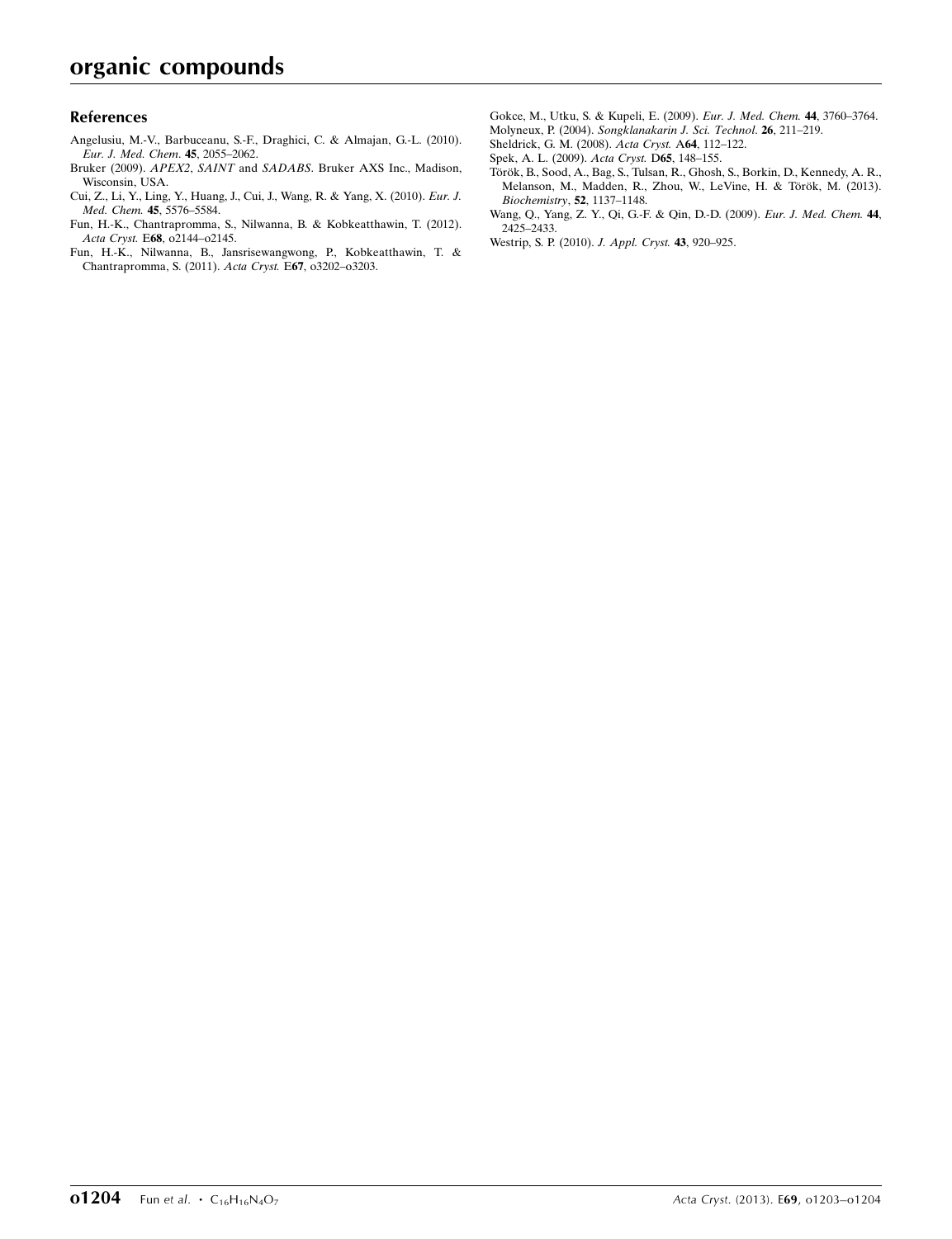# **supporting information**

*Acta Cryst.* (2013). E**69**, o1203–o1204 [doi:10.1107/S1600536813018345]

# **1-(2,4-Dinitrophenyl)-2-[(***E***)-2,4,5-trimethoxybenzylidene]hydrazine**

## **Hoong-Kun Fun, Suchada Chantrapromma, Boonlerd Nilwanna, Thawanrat Kobkeatthawin and Nawong Boonnak**

### **S1. Comment**

Hydrazones are known to be bioactive compounds with various biological properties such as antibacterial, antifungal, antitumor, anti-inflammatory and antioxidant activities (Angelusiu *et al.*, 2010; Cui *et al.*, 2010; Gokce *et al.*, 2009 and Wang *et al.*, 2009). Diaryl hydrazones were reported to be multifunctional inhibitors of amyloid self-assembly which is related to aging-related diseases such as Alzheimer's disease (Török *et al.*, 2013). With our ongoing research on bioactive diaryl hydrazones, the title compound (I) was synthesized in order to study and compare its biological activity with the other related compounds (Fun *et al.*, 2011; 2012). Our antioxidant activity evaluation of (I) by DPPH scavenging (Molyneux, 2004) found that (I) possesses antioxidant activity with 89.04% inhibition. Furthermore its anti-Alzheimer activity is under investigation and will be reported elsewhere. Herein we report the synthesis and crystal structure of (I).

In Fig. 1, the molecular structure of (I),  $C_{16}H_{16}N_4O_7$ , is essentially planar with the dihedral angle between the two substituted benzene rings being 3.15 (11)°. Both nitro groups are slightly deviated with respect to their attached benzene rings [torsion angles O1–N3–C2–C1 = 5.4 (3)°, O2–N3–C2–C3 = 7.3 (3)°, O3–N4–C4–C3 = -5.7 (4)° and O4–N4–C4– C5 = -5.6 (3)°]. Two substituted methoxy groups at *ortho* and *para* positions of the 2,4,5-trimethoxyphenyl unit are coplanar with the bound benzene ring with the torsion angles C14–O5–C9–C10 = 1.0 (4)° and C15–O6–C11–C12 = 179.6 (2)<sup>°</sup> whereas the one at the *meta* position is slightly twisted with the torsion angle C16–O7–C12–C13 = 8.0 (4)<sup>°</sup> to reduce the steric effect. Intramolecular N1—H1N1···O1 hydrogen bond (Fig. 1 and Table 1) generates an S(6) ring motif. Bond distances in (I) are comparable with those observed in related structures (Fun *et al.*, 2011, 2012).

In the crystal packing (Fig. 2), the molecules are linked into inversion dimers by pairs of intermolecular N—H $\cdot$ ··O hydrogen bonds involving the same H atom as the intramolecular bond, generating  $R_2^2(12)$  loops. These dimers are then linked by weak C—H…O interactions (Table 1) into sheets parallel to the (1 0  $\overline{4}$ ) plane. These sheets are further stacked (Fig. 3) by  $\pi-\pi$  interactions with distances of Cg<sub>1</sub>···Cg<sub>2</sub><sup>iv, v</sup> = 3.5974 (14) Å [symmetry codes (iv) = -1+x, y, z and (v) =  $1+x, y, z$ ].

### **S2. Experimental**

The title compound (I) was synthesized by dissolving 2,4-dinitrophenylhydrazine (0.40 g, 2 mmol) in ethanol (10.00 ml) and H<sub>2</sub>SO<sub>4</sub> (conc.) (0.50 ml) was slowly added with stirring. The solution of 2,4,5-trimethoxybenzaldehyde (0.40 g, 2) mmol) in ethanol (20.00 ml) was then added to the solution with continuous stirring for 1 hr, yielding a red solid which was filtered off and washed with methanol. Red needles of the title compound were recrystalized from ethanol solution by slow evaporation of the solvent at room temperature over several days, Mp. 528-529 K.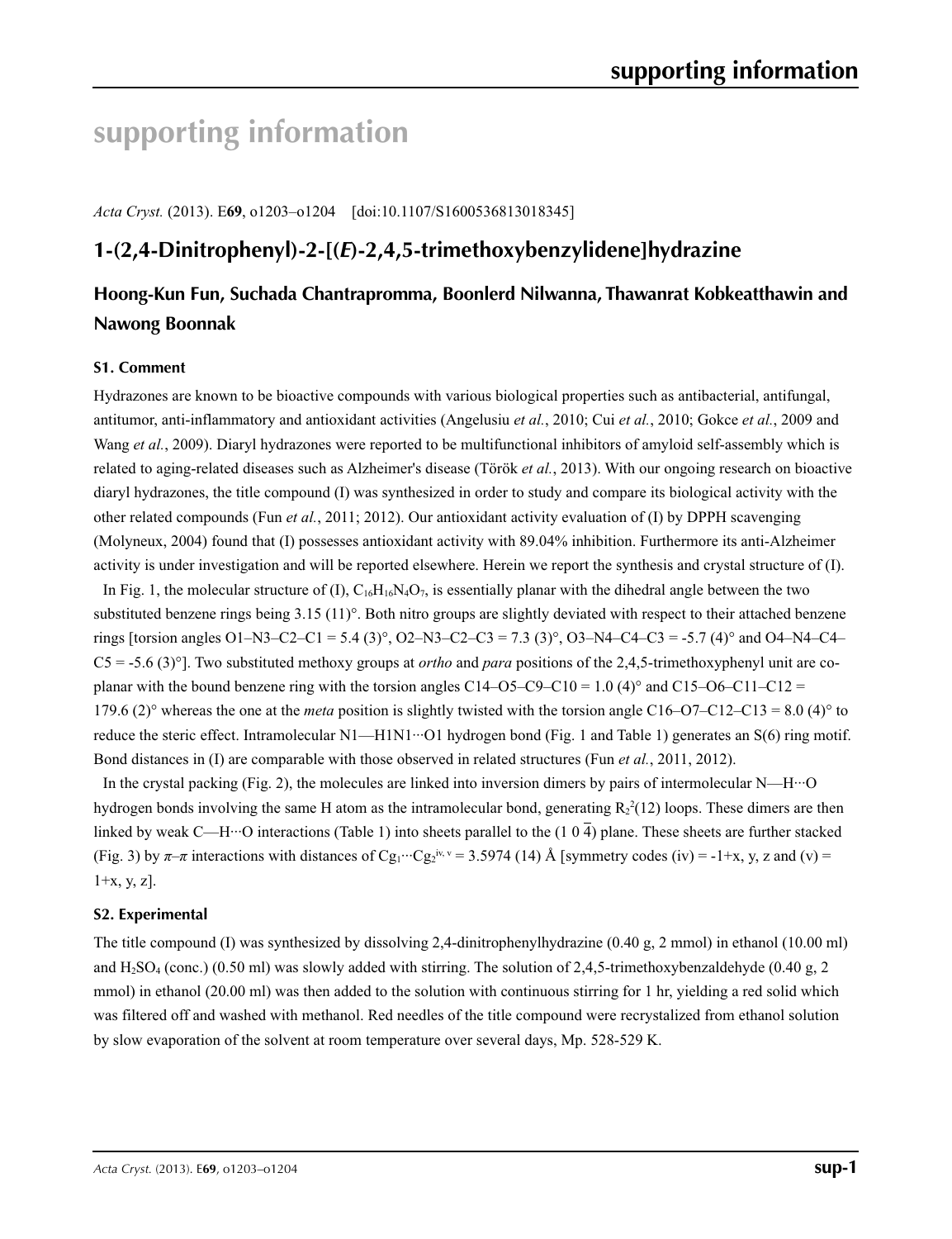### **S3. Refinement**

The hydrazine H atom was located from a difference Fourier map and refined isotropically. The remaining H atoms were positioned geometrically and allowed to ride on their parent atoms, with  $d(C-H) = 0.93$  Å for CH and aromatic, and 0.96 Å for CH<sub>3</sub> atoms. The  $U_{\text{iso}}$  values were constrained to be 1.5 $U_{\text{eq}}$  of the carrier atom for methyl H atoms and 1.2 $U_{\text{eq}}$  for the remaining H atoms. A rotating group model was used for the methyl groups.



### **Figure 1**

The molecular structure of (I), showing 60% probability displacement ellipsoids. The intramolecular N—H···O hydrogen bond is shown as a dashed line.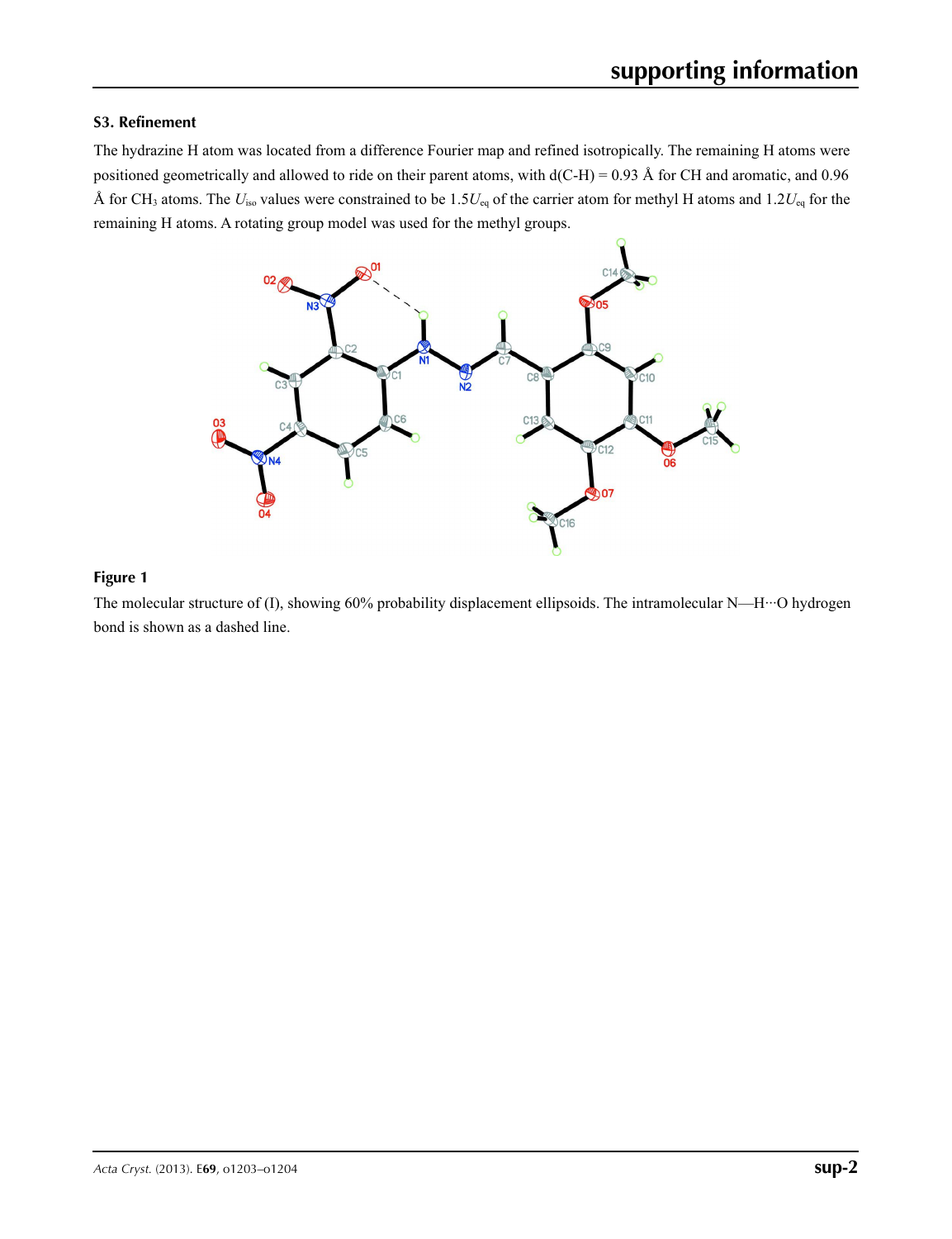

## **Figure 2**

The crystal packing of (I) viewed approximately along the *a* axis. Hydrogen bonds are shown as dashed lines. Only H atoms involved in hydrogen bonds are shown for clarity.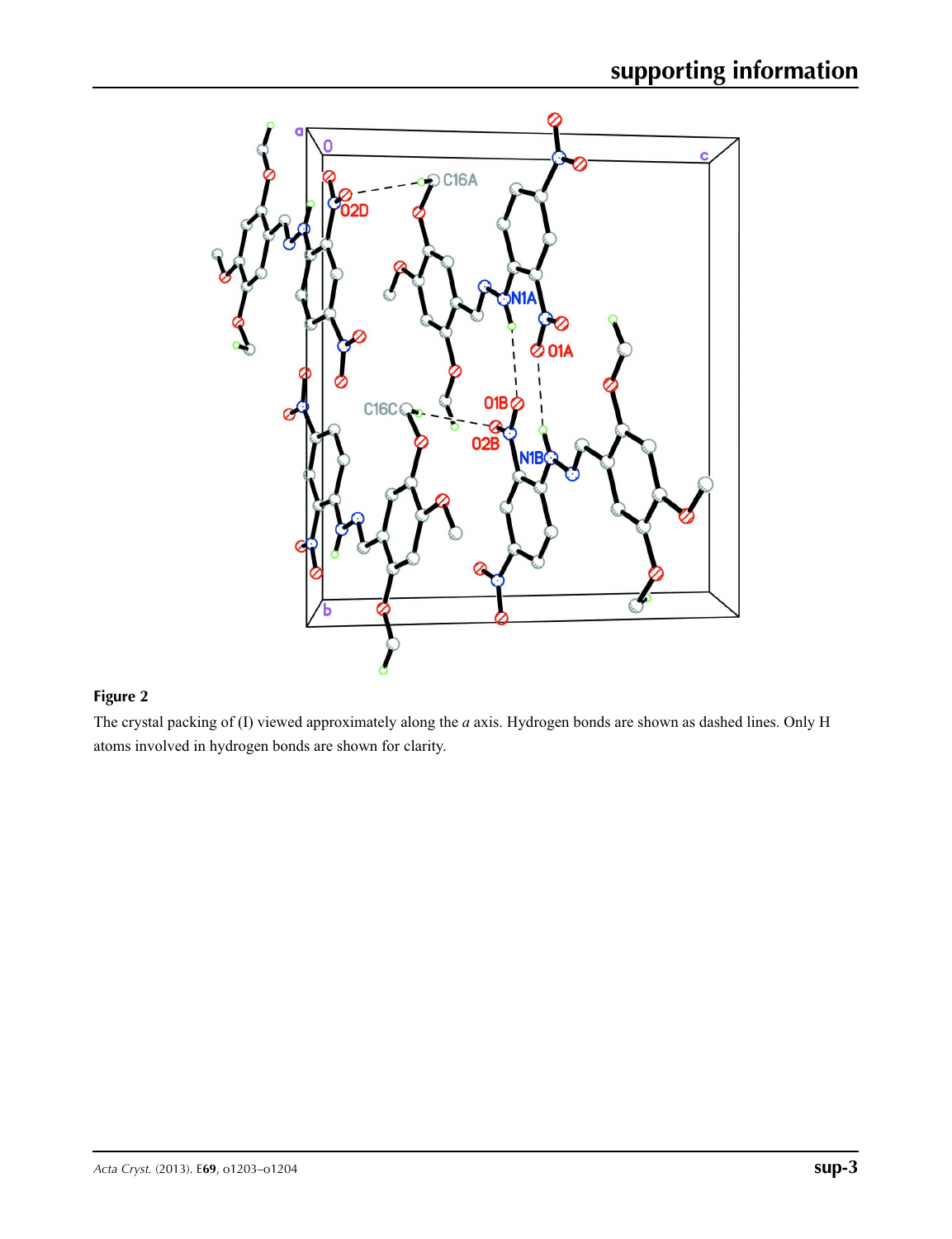

### **Figure 3**

The crystal packing of (I) viewed approximately along the *b* axis, showing the stacking of sheets. Hydrogen bonds are shown as dashed lines. Only H atoms involved in hydrogen bonds are shown for clarity.

### **1-(2,4-Dinitrophenyl)-2-[(***E***)-2,4,5-trimethoxybenzylidene]hydrazine**

| Crystal data                       |                                        |
|------------------------------------|----------------------------------------|
| $C_{16}H_{16}N_4O_7$               | $F(000) = 784$                         |
| $M_r = 376.33$                     | $D_x = 1.543$ Mg m <sup>-3</sup>       |
| Monoclinic, $P2_1/c$               | Melting point = $528-529$ K            |
| Hall symbol: -P 2ybc               | Mo Ka radiation, $\lambda = 0.71073$ Å |
| $a = 8.0273(13)$ Å                 | Cell parameters from 4296 reflections  |
| $b = 15.048(2)$ Å                  | $\theta = 2.0 - 29.0^{\circ}$          |
| $c = 13.686(2)$ Å                  | $\mu = 0.12$ mm <sup>-1</sup>          |
| $\beta$ = 101.546 (3) <sup>o</sup> | $T = 100 \text{ K}$                    |
| $V = 1619.7$ (4) Å <sup>3</sup>    | Needle, red                            |
| $Z=4$                              | $0.33 \times 0.06 \times 0.05$ mm      |
|                                    |                                        |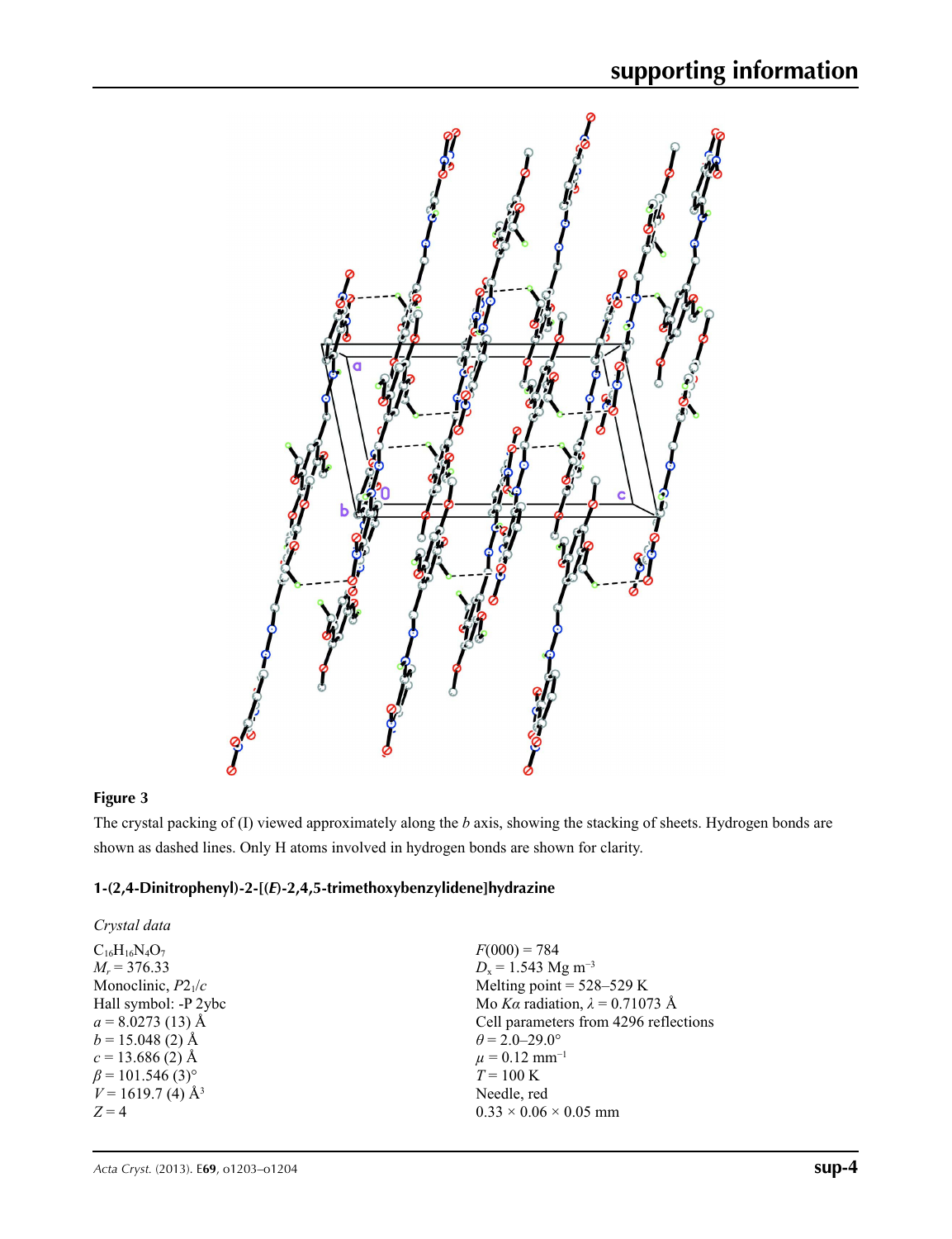*Data collection*

| Bruker SMART APEXII DUO CCD<br>diffractometer<br>Radiation source: fine-focus sealed tube<br>Graphite monochromator<br>$\varphi$ and $\omega$ scans<br>Absorption correction: multi-scan<br>(SADABS; Bruker, 2009)<br>$T_{\min}$ = 0.961, $T_{\max}$ = 0.994<br>Refinement | 14507 measured reflections<br>4296 independent reflections<br>2385 reflections with $I > 2\sigma(I)$<br>$R_{\rm int} = 0.072$<br>$\theta_{\text{max}} = 29.0^{\circ}, \theta_{\text{min}} = 2.0^{\circ}$<br>$h = -10 \rightarrow 10$<br>$k = -17 \rightarrow 20$<br>$l = -18 \rightarrow 18$                                                                                                                                                            |
|----------------------------------------------------------------------------------------------------------------------------------------------------------------------------------------------------------------------------------------------------------------------------|---------------------------------------------------------------------------------------------------------------------------------------------------------------------------------------------------------------------------------------------------------------------------------------------------------------------------------------------------------------------------------------------------------------------------------------------------------|
| Refinement on $F^2$<br>Least-squares matrix: full<br>$R[F^2 > 2\sigma(F^2)] = 0.055$<br>$wR(F^2) = 0.144$<br>$S = 1.01$<br>4296 reflections<br>251 parameters<br>0 restraints<br>Primary atom site location: structure-invariant<br>direct methods                         | Secondary atom site location: difference Fourier<br>map<br>Hydrogen site location: inferred from<br>neighbouring sites<br>H atoms treated by a mixture of independent<br>and constrained refinement<br>$w = 1/[\sigma^2(F_0^2) + (0.0544P)^2 + 0.5503P]$<br>where $P = (F_o^2 + 2F_c^2)/3$<br>$(\Delta/\sigma)_{\text{max}}$ < 0.001<br>$\Delta\rho_{\text{max}} = 0.31 \text{ e } \text{\AA}^{-3}$<br>$\Delta\rho_{\rm min} = -0.33$ e Å <sup>-3</sup> |

### *Special details*

**Experimental**. The crystal was placed in the cold stream of an Oxford Cryosystems Cobra open-flow nitrogen cryostat (Cosier & Glazer, 1986) operating at 100.0 (1) K.

**Geometry**. All esds (except the esd in the dihedral angle between two l.s. planes) are estimated using the full covariance matrix. The cell esds are taken into account individually in the estimation of esds in distances, angles and torsion angles; correlations between esds in cell parameters are only used when they are defined by crystal symmetry. An approximate (isotropic) treatment of cell esds is used for estimating esds involving l.s. planes.

**Refinement**. Refinement of  $F^2$  against ALL reflections. The weighted R-factor wR and goodness of fit S are based on  $F^2$ , conventional R-factors R are based on F, with F set to zero for negative  $F^2$ . The threshold expression of  $F^2 > 2 \text{sigma}(F^2)$  is used only for calculating R-factors(gt) etc. and is not relevant to the choice of reflections for refinement. R-factors based on  $F<sup>2</sup>$  are statistically about twice as large as those based on F, and R- factors based on ALL data will be even larger.

*Fractional atomic coordinates and isotropic or equivalent isotropic displacement parameters (Å<sup>2</sup>)* 

|                | $\mathcal{X}$  | v              | z           | $U_{\rm iso}*/U_{\rm eq}$ |  |
|----------------|----------------|----------------|-------------|---------------------------|--|
| O <sub>1</sub> | 1.12652(19)    | 0.44523(11)    | 0.52056(12) | 0.0210(4)                 |  |
| O <sub>2</sub> | 1.38293(19)    | 0.39446(11)    | 0.56829(12) | 0.0204(4)                 |  |
| O <sub>3</sub> | 1.4973(2)      | 0.08730(12)    | 0.60481(14) | 0.0302(5)                 |  |
| O4             | 1.2974(2)      | $-0.00920(12)$ | 0.55543(14) | 0.0292(5)                 |  |
| O <sub>5</sub> | 0.33101(19)    | 0.48609(11)    | 0.33462(13) | 0.0226(4)                 |  |
| O <sub>6</sub> | $-0.05504(19)$ | 0.24861(11)    | 0.19418(12) | 0.0201(4)                 |  |
| O7             | 0.18289(19)    | 0.13357(11)    | 0.24418(12) | 0.0187(4)                 |  |
| N1             | 0.8715(2)      | 0.33762(14)    | 0.44831(15) | 0.0166(5)                 |  |
| H1N1           | 0.891(4)       | 0.394(2)       | 0.466(2)    | $0.041(9)$ *              |  |
| N <sub>2</sub> | 0.7106(2)      | 0.30856(14)    | 0.40437(14) | 0.0171(5)                 |  |
| N <sub>3</sub> | 1.2304(2)      | 0.38263(13)    | 0.53664(14) | 0.0164(5)                 |  |
| N <sub>4</sub> | 1.3513(2)      | 0.06807(14)    | 0.56381(15) | 0.0194(5)                 |  |
| C <sub>1</sub> | 0.9955(3)      | 0.27522(16)    | 0.46967(16) | 0.0142(5)                 |  |
| C <sub>2</sub> | 1.1676(3)      | 0.29321(15)    | 0.51555(16) | 0.0149(5)                 |  |
|                |                |                |             |                           |  |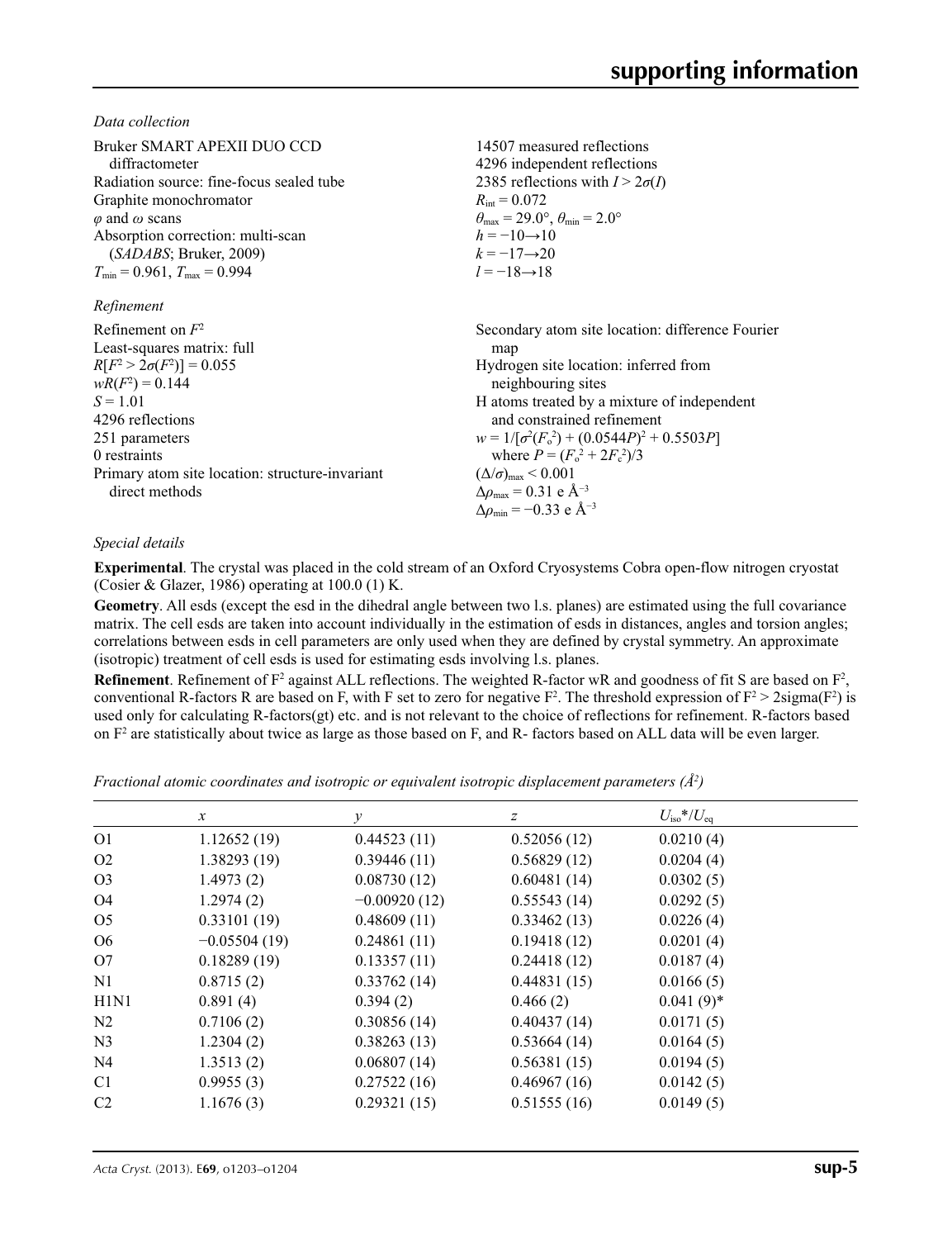| C <sub>3</sub>    | 1.2840(3)    | 0.22554(16) | 0.54419(16) | 0.0153(5) |
|-------------------|--------------|-------------|-------------|-----------|
| H <sub>3</sub> A  | 1.3951       | 0.2386      | 0.5756      | $0.018*$  |
| C4                | 1.2341(3)    | 0.13928(16) | 0.52577(17) | 0.0162(5) |
| C <sub>5</sub>    | 1.0706(3)    | 0.11895(17) | 0.47365(17) | 0.0182(6) |
|                   |              |             |             |           |
| H <sub>5</sub> A  | 1.0407       | 0.0602      | 0.4579      | $0.022*$  |
| C6                | 0.9552(3)    | 0.18490(16) | 0.44595(16) | 0.0169(5) |
| H <sub>6</sub> A  | 0.8472       | 0.1705      | 0.4106      | $0.020*$  |
| C7                | 0.5914(3)    | 0.36708(16) | 0.38720(16) | 0.0163(5) |
| H7A               | 0.6128       | 0.4261      | 0.4056      | $0.020*$  |
| C8                | 0.4214(3)    | 0.33803(16) | 0.33783(16) | 0.0144(5) |
| C9                | 0.2900(3)    | 0.39983(16) | 0.31141(17) | 0.0157(5) |
| C10               | 0.1277(3)    | 0.37208(16) | 0.26307(17) | 0.0163(5) |
| H10A              | 0.0409       | 0.4135      | 0.2453      | $0.020*$  |
| C11               | 0.0970(3)    | 0.28289(16) | 0.24183(16) | 0.0151(5) |
| C12               | 0.2279(3)    | 0.21986(16) | 0.26910(16) | 0.0155(5) |
| C13               | 0.3866(3)    | 0.24807(16) | 0.31568(16) | 0.0158(5) |
| H <sub>13</sub> A | 0.4733       | 0.2065      | 0.3330      | $0.019*$  |
| C14               | 0.2019(3)    | 0.55210(17) | 0.3101(2)   | 0.0251(6) |
| H <sub>14</sub> A | 0.2473       | 0.6090      | 0.3333      | $0.038*$  |
| H14B              | 0.1084       | 0.5377      | 0.3414      | $0.038*$  |
| H14C              | 0.1629       | 0.5540      | 0.2391      | $0.038*$  |
| C15               | $-0.1945(3)$ | 0.30917(17) | 0.16478(18) | 0.0212(6) |
| H15A              | $-0.2911$    | 0.2775      | 0.1284      | $0.032*$  |
| H15B              | $-0.1623$    | 0.3549      | 0.1232      | $0.032*$  |
| H15C              | $-0.2233$    | 0.3356      | 0.2231      | $0.032*$  |
| C16               | 0.3069(3)    | 0.06688(16) | 0.28081(18) | 0.0208(6) |
| <b>H16A</b>       | 0.2600       | 0.0092      | 0.2623      | $0.031*$  |
| H16B              | 0.3380       | 0.0709      | 0.3521      | $0.031*$  |
| H16C              | 0.4058       | 0.0759      | 0.2525      | $0.031*$  |
|                   |              |             |             |           |

*Atomic displacement parameters (Å2 )*

|                | $U^{11}$   | $U^{22}$   | $\mathcal{L}^{\beta 3}$ | $U^{12}$     | $U^{13}$     | $U^{23}$     |
|----------------|------------|------------|-------------------------|--------------|--------------|--------------|
| O <sub>1</sub> | 0.0171(8)  | 0.0103(9)  | 0.0338(9)               | 0.0024(7)    | 0.0009(7)    | $-0.0002(7)$ |
| O <sub>2</sub> | 0.0122(8)  | 0.0163(9)  | 0.0305(9)               | $-0.0031(7)$ | $-0.0009(7)$ | $-0.0019(7)$ |
| O <sub>3</sub> | 0.0140(8)  | 0.0199(10) | 0.0520(11)              | 0.0024(7)    | $-0.0048(8)$ | 0.0026(9)    |
| O <sub>4</sub> | 0.0239(9)  | 0.0111(9)  | 0.0488(11)              | $-0.0020(7)$ | $-0.0020(8)$ | 0.0018(8)    |
| O <sub>5</sub> | 0.0148(8)  | 0.0091(9)  | 0.0412(10)              | 0.0022(7)    | $-0.0008(8)$ | $-0.0012(8)$ |
| O <sub>6</sub> | 0.0118(8)  | 0.0155(9)  | 0.0305(9)               | 0.0012(7)    | $-0.0021(7)$ | $-0.0011(7)$ |
| O7             | 0.0148(8)  | 0.0106(9)  | 0.0286(9)               | 0.0013(7)    | $-0.0007(7)$ | $-0.0019(7)$ |
| N <sub>1</sub> | 0.0112(9)  | 0.0111(11) | 0.0257(10)              | $-0.0010(8)$ | $-0.0004(8)$ | 0.0006(9)    |
| N2             | 0.0099(9)  | 0.0170(11) | 0.0232(9)               | 0.0000(8)    | 0.0001(8)    | $-0.0001(8)$ |
| N <sub>3</sub> | 0.0161(9)  | 0.0110(10) | 0.0211(10)              | 0.0015(8)    | 0.0017(8)    | $-0.0002(8)$ |
| N <sub>4</sub> | 0.0156(10) | 0.0123(11) | 0.0301(11)              | 0.0019(8)    | 0.0039(9)    | 0.0005(9)    |
| C <sub>1</sub> | 0.0118(10) | 0.0128(12) | 0.0180(10)              | 0.0013(9)    | 0.0032(9)    | 0.0007(9)    |
| C <sub>2</sub> | 0.0138(10) | 0.0102(12) | 0.0198(10)              | $-0.0005(9)$ | 0.0016(9)    | $-0.0008(9)$ |
| C <sub>3</sub> | 0.0110(10) | 0.0139(12) | 0.0204(11)              | 0.0008(9)    | 0.0014(9)    | $-0.0006(9)$ |
| C <sub>4</sub> | 0.0131(11) | 0.0128(12) | 0.0216(11)              | 0.0039(9)    | 0.0012(9)    | 0.0010(10)   |
|                |            |            |                         |              |              |              |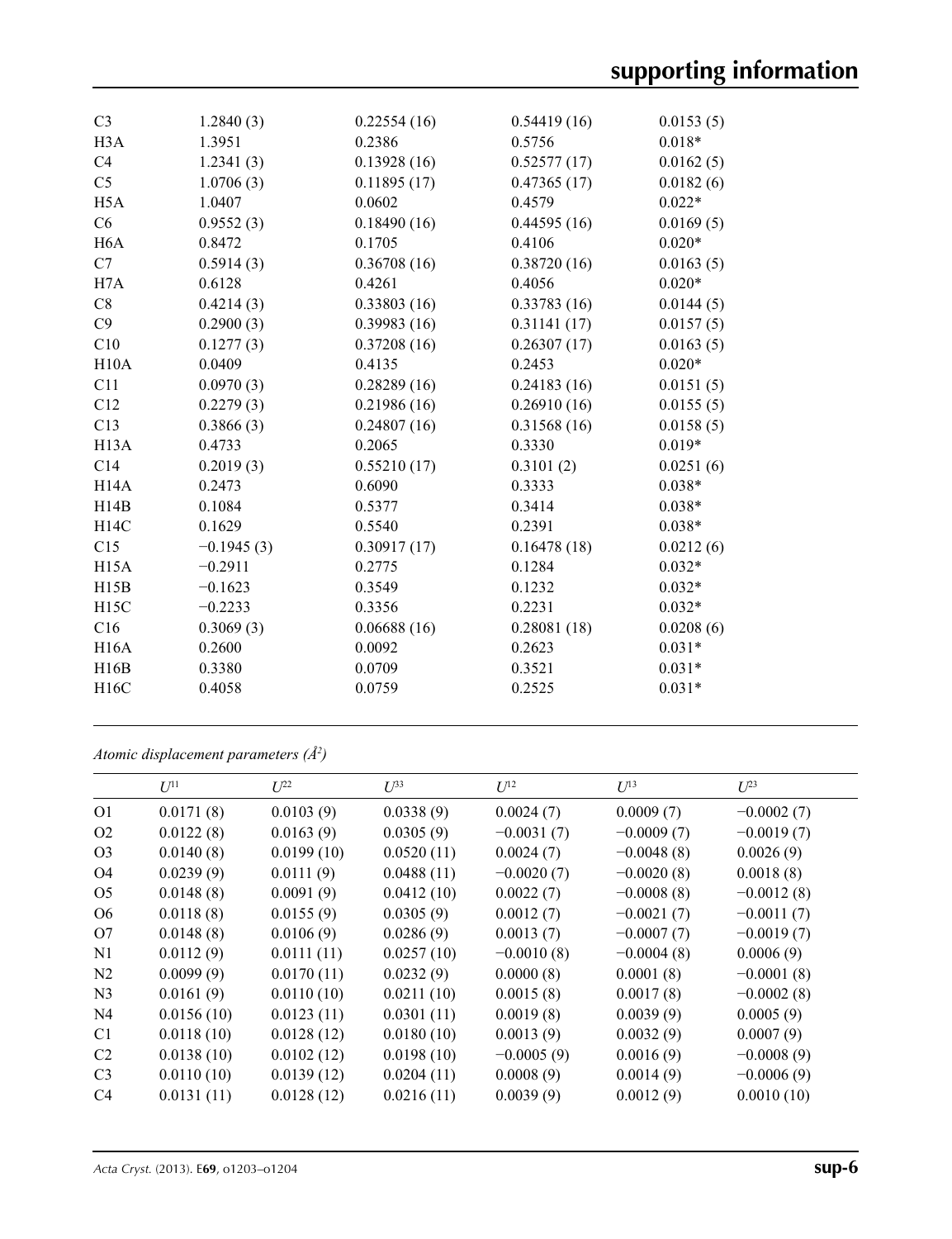| C <sub>5</sub> | 0.0166(11) | 0.0157(13) | 0.0223(12) | $-0.0014(10)$ | 0.0035(10)    | $-0.0005(10)$ |
|----------------|------------|------------|------------|---------------|---------------|---------------|
| C <sub>6</sub> | 0.0107(10) | 0.0177(13) | 0.0212(11) | $-0.0006(9)$  | 0.0004(9)     | 0.0011(10)    |
| C <sub>7</sub> | 0.0153(11) | 0.0112(12) | 0.0215(11) | $-0.0009(9)$  | 0.0018(9)     | $-0.0002(9)$  |
| C8             | 0.0102(10) | 0.0125(12) | 0.0203(11) | 0.0012(9)     | 0.0027(9)     | 0.0013(9)     |
| C9             | 0.0153(11) | 0.0100(12) | 0.0213(11) | $-0.0011(9)$  | 0.0024(9)     | $-0.0007(9)$  |
| C10            | 0.0133(11) | 0.0125(12) | 0.0222(11) | 0.0040(9)     | 0.0013(9)     | 0.0017(10)    |
| C11            | 0.0104(10) | 0.0148(13) | 0.0199(11) | $-0.0008(9)$  | 0.0025(9)     | 0.0000(9)     |
| C12            | 0.0160(11) | 0.0107(12) | 0.0198(11) | $-0.0001(9)$  | 0.0035(9)     | $-0.0008(9)$  |
| C13            | 0.0133(11) | 0.0115(12) | 0.0220(11) | 0.0041(9)     | 0.0019(9)     | 0.0005(9)     |
| C14            | 0.0203(12) | 0.0119(13) | 0.0408(14) | 0.0062(10)    | 0.0006(11)    | 0.0003(11)    |
| C15            | 0.0122(11) | 0.0199(14) | 0.0292(12) | 0.0048(10)    | $-0.0014(10)$ | 0.0000(11)    |
| C16            | 0.0177(12) | 0.0122(13) | 0.0312(12) | 0.0049(10)    | 0.0018(10)    | 0.0015(10)    |
|                |            |            |            |               |               |               |

*Geometric parameters (Å, º)*

| $O1 - N3$        | 1.248(2)    | $C5-C6$            | 1.359(3)   |
|------------------|-------------|--------------------|------------|
| $O2 - N3$        | 1.227(2)    | $C5 - H5A$         | 0.9300     |
| $O3 - N4$        | 1.228(2)    | $C6 - H6A$         | 0.9300     |
| $O4 - N4$        | 1.238(3)    | $C7-C8$            | 1.463(3)   |
| $O5-C9$          | 1.361(3)    | $C7 - H7A$         | 0.9300     |
| $O5 - C14$       | 1.427(3)    | $C8 - C9$          | 1.398(3)   |
| $O6 - C11$       | 1.364(2)    | $C8 - C13$         | 1.403(3)   |
| $O6 - C15$       | 1.437(3)    | $C9 - C10$         | 1.401(3)   |
| $O7 - C12$       | 1.372(3)    | $C10 - C11$        | 1.385(3)   |
| $O7 - C16$       | 1.432(3)    | $C10 - H10A$       | 0.9300     |
| $N1 - C1$        | 1.357(3)    | $C11 - C12$        | 1.410(3)   |
| $N1 - N2$        | 1.382(2)    | $C12 - C13$        | 1.373(3)   |
| $N1 - H1N1$      | 0.88(3)     | $C13 - H13A$       | 0.9300     |
| $N2-C7$          | 1.287(3)    | $C14 - H14A$       | 0.9600     |
| $N3-C2$          | 1.446(3)    | $C14 - H14B$       | 0.9600     |
| $N4 - C4$        | 1.452(3)    | C14-H14C           | 0.9600     |
| $C1-C6$          | 1.420(3)    | $C15 - H15A$       | 0.9600     |
| $C1-C2$          | 1.424(3)    | $C15 - H15B$       | 0.9600     |
| $C2-C3$          | 1.385(3)    | $C15 - H15C$       | 0.9600     |
| $C3-C4$          | 1.367(3)    | $C16 - H16A$       | 0.9600     |
| $C3 - H3A$       | 0.9300      | $C16 - H16B$       | 0.9600     |
| $C4 - C5$        | 1.396(3)    | C16-H16C           | 0.9600     |
| $C9 - 05 - C14$  | 118.60(17)  | $C9 - C8 - C7$     | 120.4(2)   |
| $C11 - 06 - C15$ | 117.78(18)  | $C13-C8-C7$        | 121.0(2)   |
| $C12 - 07 - C16$ | 116.49(16)  | $O5 - C9 - C8$     | 116.05(18) |
| $C1 - N1 - N2$   | 117.2(2)    | $O5 - C9 - C10$    | 123.6(2)   |
| $Cl-M1-H1N1$     | 121.4(19)   | $C8 - C9 - C10$    | 120.4(2)   |
| $N2 - N1 - H1N1$ | 121.2(19)   | $C11 - C10 - C9$   | 119.8(2)   |
| $C7 - N2 - N1$   | 117.3(2)    | $C11 - C10 - H10A$ | 120.1      |
| $O2 - N3 - O1$   | 122.47(19)  | C9-C10-H10A        | 120.1      |
| $O2 - N3 - C2$   | 119.27 (19) | $O6 - Cl1 - Cl0$   | 124.9(2)   |
| $O1 - N3 - C2$   | 118.25(17)  | $O6 - Cl1 - Cl2$   | 114.9(2)   |
|                  |             |                    |            |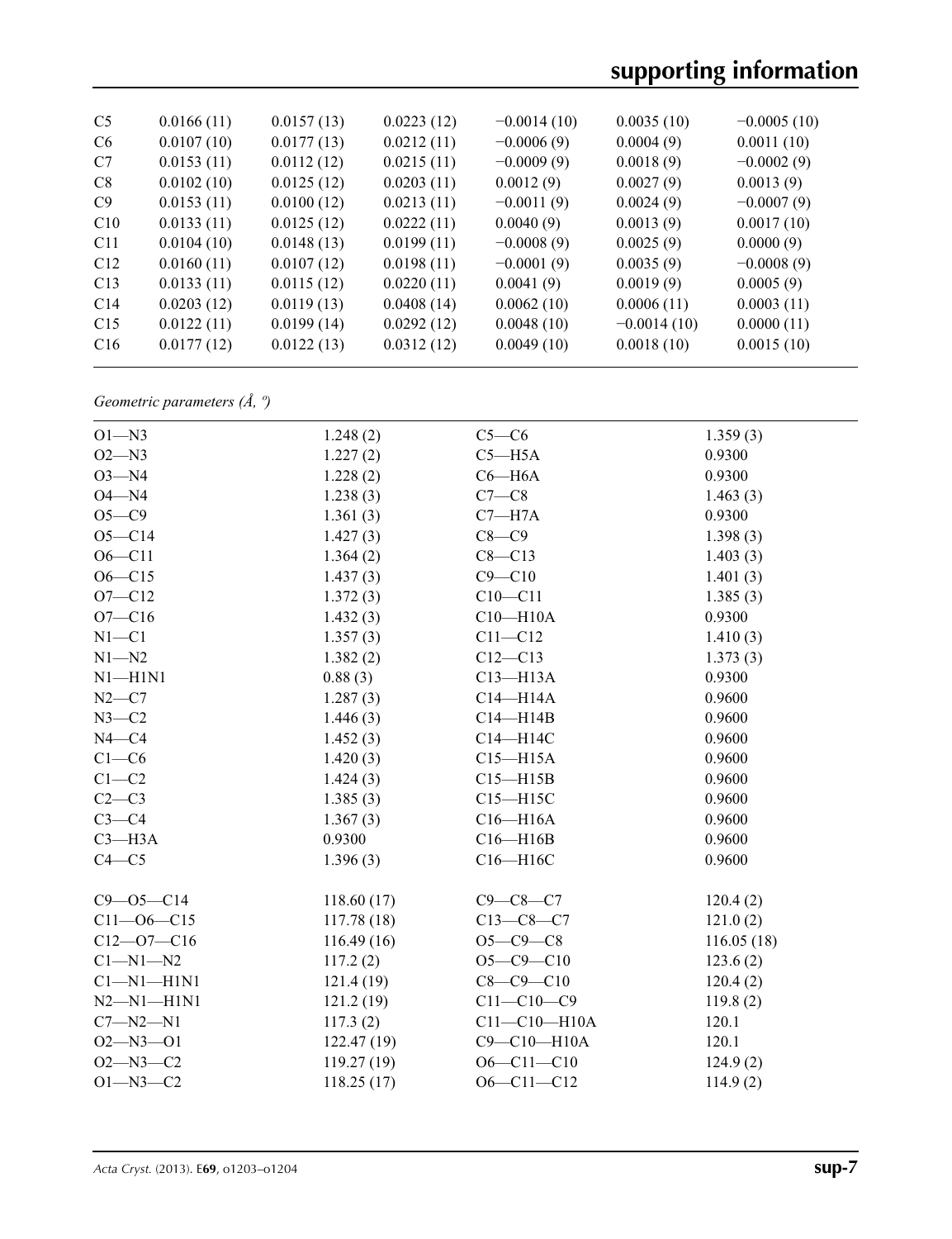| $O3 - N4 - O4$      | 123.2(2)    | $C10-C11-C12$          | 120.29(19)  |
|---------------------|-------------|------------------------|-------------|
| $O3 - N4 - C4$      | 118.7(2)    | $O7 - C12 - C13$       | 125.6(2)    |
| $O4 - N4 - C4$      | 118.03(17)  | $O7 - C12 - C11$       | 115.18(18)  |
| $N1-C1-C6$          | 119.28(19)  | $C13 - C12 - C11$      | 119.2(2)    |
| $N1-C1-C2$          | 124.6(2)    | $C12-C13-C8$           | 121.6(2)    |
| $C6-C1-C2$          | 116.1(2)    | $C12 - C13 - H13A$     | 119.2       |
| $C3-C2-C1$          | 121.7(2)    | $C8-C13-H13A$          | 119.2       |
| $C3-C2-N3$          | 116.05(18)  | $O5 - C14 - H14A$      | 109.5       |
| $C1-C2-N3$          | 122.3(2)    | $O5 - C14 - H14B$      | 109.5       |
| $C4-C3-C2$          | 119.31(19)  | $H14A - C14 - H14B$    | 109.5       |
| $C4-C3-H3A$         | 120.3       | O5-C14-H14C            | 109.5       |
| $C2-C3-H3A$         | 120.3       | H14A-C14-H14C          | 109.5       |
| $C3-C4-C5$          | 120.9(2)    | H14B-C14-H14C          | 109.5       |
| $C3-C4-M4$          | 119.29(18)  | $O6 - C15 - H15A$      | 109.5       |
| $C5-C4-M4$          | 119.8(2)    | $O6 - C15 - H15B$      | 109.5       |
| $C6-C5-C4$          | 120.1(2)    | $H15A - C15 - H15B$    | 109.5       |
| $C6-C5-H5A$         | 120.0       | O6-C15-H15C            | 109.5       |
| $C4-C5-H5A$         | 120.0       | $H15A - C15 - H15C$    | 109.5       |
| $C5-C6-C1$          | 121.61(19)  | H15B-C15-H15C          | 109.5       |
| $C5-C6-H6A$         | 119.2       | $O7 - C16 - H16A$      | 109.5       |
| $C1-C6-H6A$         | 119.2       | $O7 - C16 - H16B$      | 109.5       |
| $N2 - C7 - C8$      | 118.1(2)    | H16A-C16-H16B          | 109.5       |
| $N2$ — $C7$ — $H7A$ | 121.0       | O7-C16-H16C            | 109.5       |
| $C8-C7-H7A$         | 121.0       | H16A-C16-H16C          | 109.5       |
| $C9 - C8 - C13$     | 118.60(19)  | H16B-C16-H16C          | 109.5       |
|                     |             |                        |             |
| $C1 - N1 - N2 - C7$ | 177.6(2)    | N2-C7-C8-C9            | $-175.7(2)$ |
| $N2 - N1 - C1 - C6$ | 0.3(3)      | $N2-C7-C8-C13$         | 4.0(4)      |
| $N2 - N1 - C1 - C2$ | $-179.5(2)$ | $C14 - 05 - C9 - C8$   | $-179.6(2)$ |
| $N1-C1-C2-C3$       | 173.6(2)    | $C14 - 05 - C9 - C10$  | 1.0(4)      |
| $C6 - C1 - C2 - C3$ | $-6.2(4)$   | $C13-C8-C9-O5$         | $-179.9(2)$ |
| $N1 - C1 - C2 - N3$ | $-5.3(4)$   | $C7 - C8 - C9 - 05$    | $-0.2(3)$   |
| $C6-C1-C2-N3$       | 174.9(2)    | $C13-C8-C9-C10$        | $-0.5(4)$   |
| $O2 - N3 - C2 - C3$ | 7.3(3)      | $C7-C8-C9-C10$         | 179.2(2)    |
| $O1 - N3 - C2 - C3$ | $-173.5(2)$ | $O5-C9-C10-C11$        | 179.7(2)    |
| $O2 - N3 - C2 - C1$ | $-173.7(2)$ | $C8-C9-C10-C11$        | 0.4(4)      |
| $O1 - N3 - C2 - C1$ | 5.4(3)      | $C15 - 06 - C11 - C10$ | $-0.8(3)$   |
| $C1 - C2 - C3 - C4$ | 1.7(4)      | $C15 - 06 - C11 - C12$ | 179.6(2)    |
| $N3 - C2 - C3 - C4$ | $-179.4(2)$ | $C9 - C10 - C11 - 06$  | $-179.2(2)$ |
| $C2-C3-C4-C5$       | 3.6(4)      | $C9 - C10 - C11 - C12$ | 0.3(4)      |
| $C2-C3-C4-N4$       | $-174.4(2)$ | $C16 - 07 - C12 - C13$ | 8.0(4)      |
| $O3 - N4 - C4 - C3$ | $-5.7(4)$   | $C16 - 07 - C12 - C11$ | $-173.1(2)$ |
| $O4 - N4 - C4 - C3$ | 172.5(2)    | $O6-C11-C12-O7$        | $-0.3(3)$   |
| $O3 - N4 - C4 - C5$ | 176.2(2)    | $C10-C11-C12-07$       | $-179.9(2)$ |
| $O4 - N4 - C4 - C5$ | $-5.6(3)$   | $O6 - C11 - C12 - C13$ | 178.7(2)    |
| $C3-C4-C5-C6$       | $-4.2(4)$   | $C10-C11-C12-C13$      | $-0.9(4)$   |
| $N4 - C4 - C5 - C6$ | 173.9(2)    | $O7 - C12 - C13 - C8$  | 179.6(2)    |
|                     |             |                        |             |